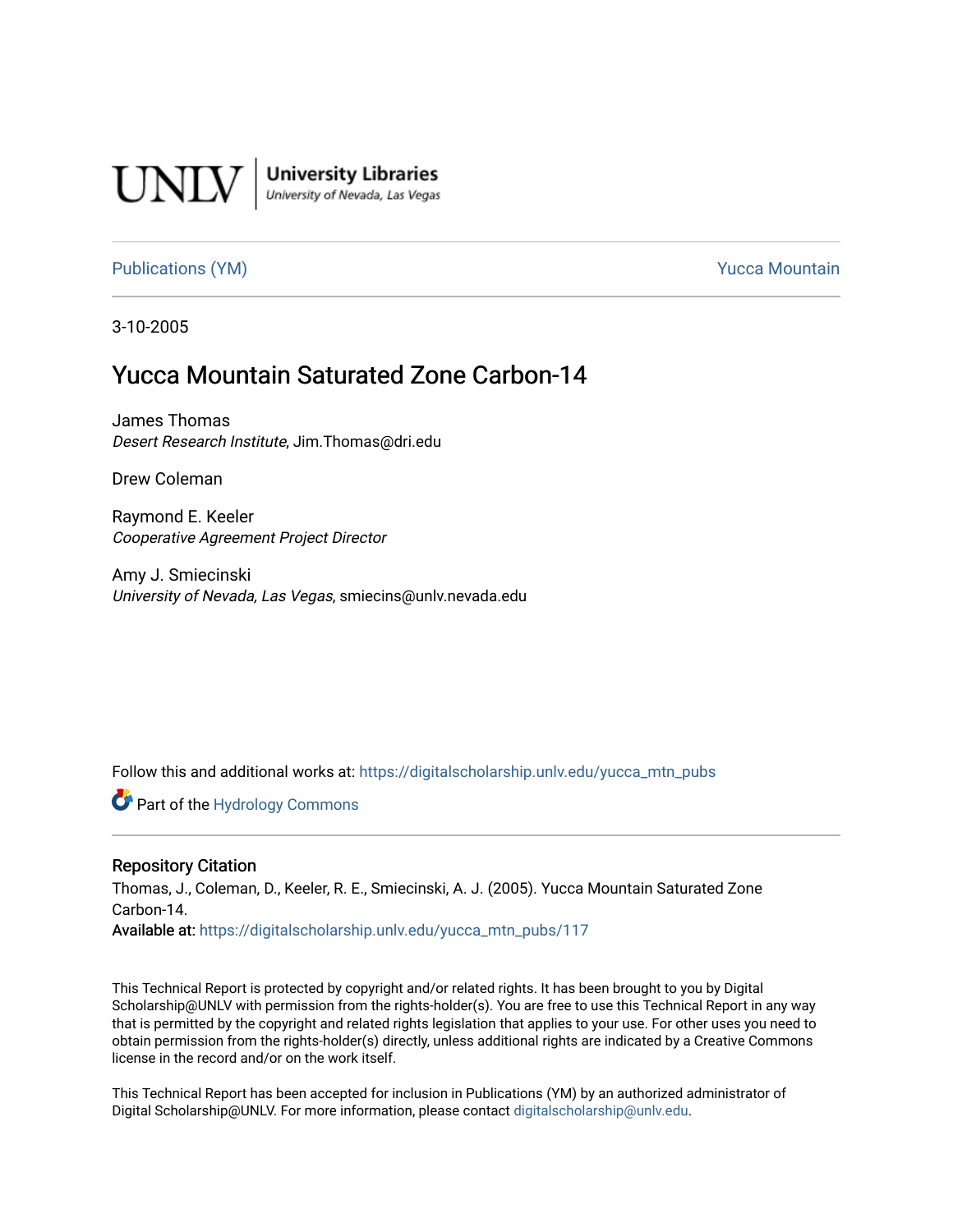

University and Community College System of Nevada (UCCSN) Scientific Investigation Plan (SIP)

Task Title: Task ORD-FY04-017, Yucca Mountain Saturated Zone Carbon~14

Document Number: SIP·DRJ-042

Revision! 0

Effective Date: March 10, 2005

| Author:    |                                             | $3 - 2 - 65$  |
|------------|---------------------------------------------|---------------|
|            | Principal Investigator, James Thomas        | Date          |
|            |                                             |               |
| Approvals: |                                             | $3 - 7 - 05$  |
|            | Technical Task Representative, Drew Coleman | Date          |
|            |                                             | 10/2005       |
|            | Project Director, Ray Keeler                | Date          |
|            |                                             | $3 - 10 - 05$ |
|            | QA Manager, Amy Smiecinski                  | Date          |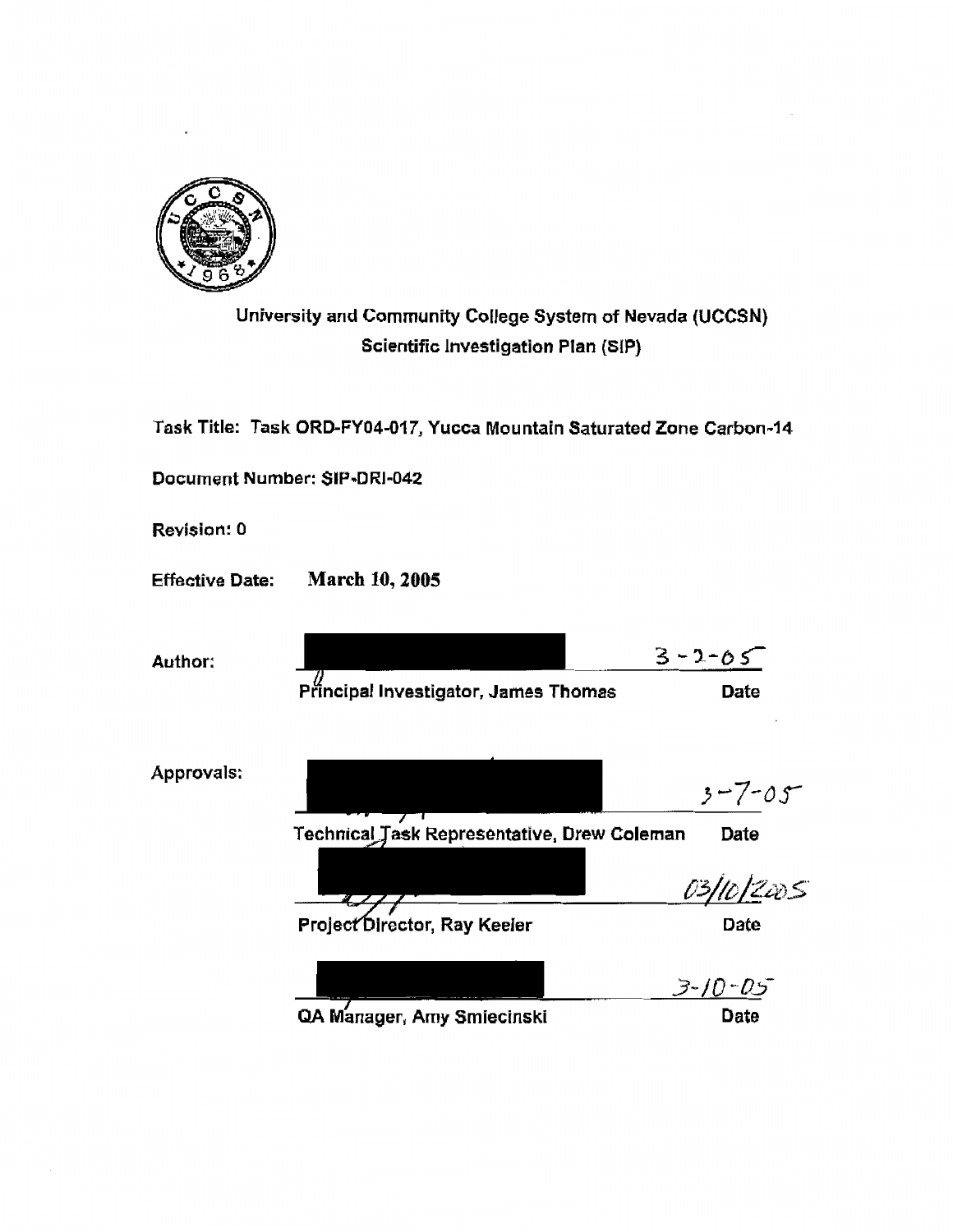## **Revision History**

| <b>Revision</b><br><b>Number</b> | <b>Effective</b><br>Date | <b>Purpose of the Revision</b> |
|----------------------------------|--------------------------|--------------------------------|
| -0                               | 03/10/2005               | Initial issue                  |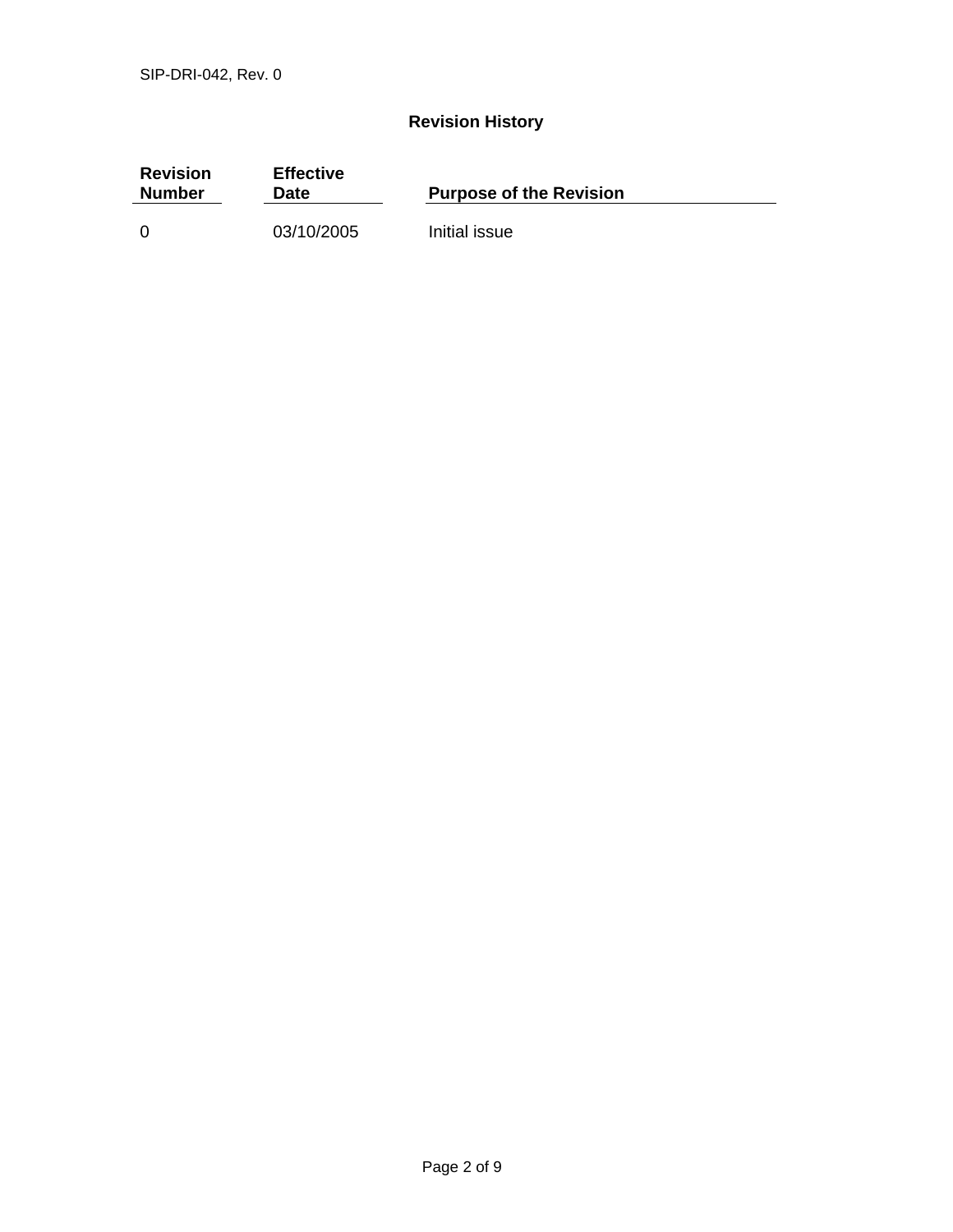## **Table of Contents**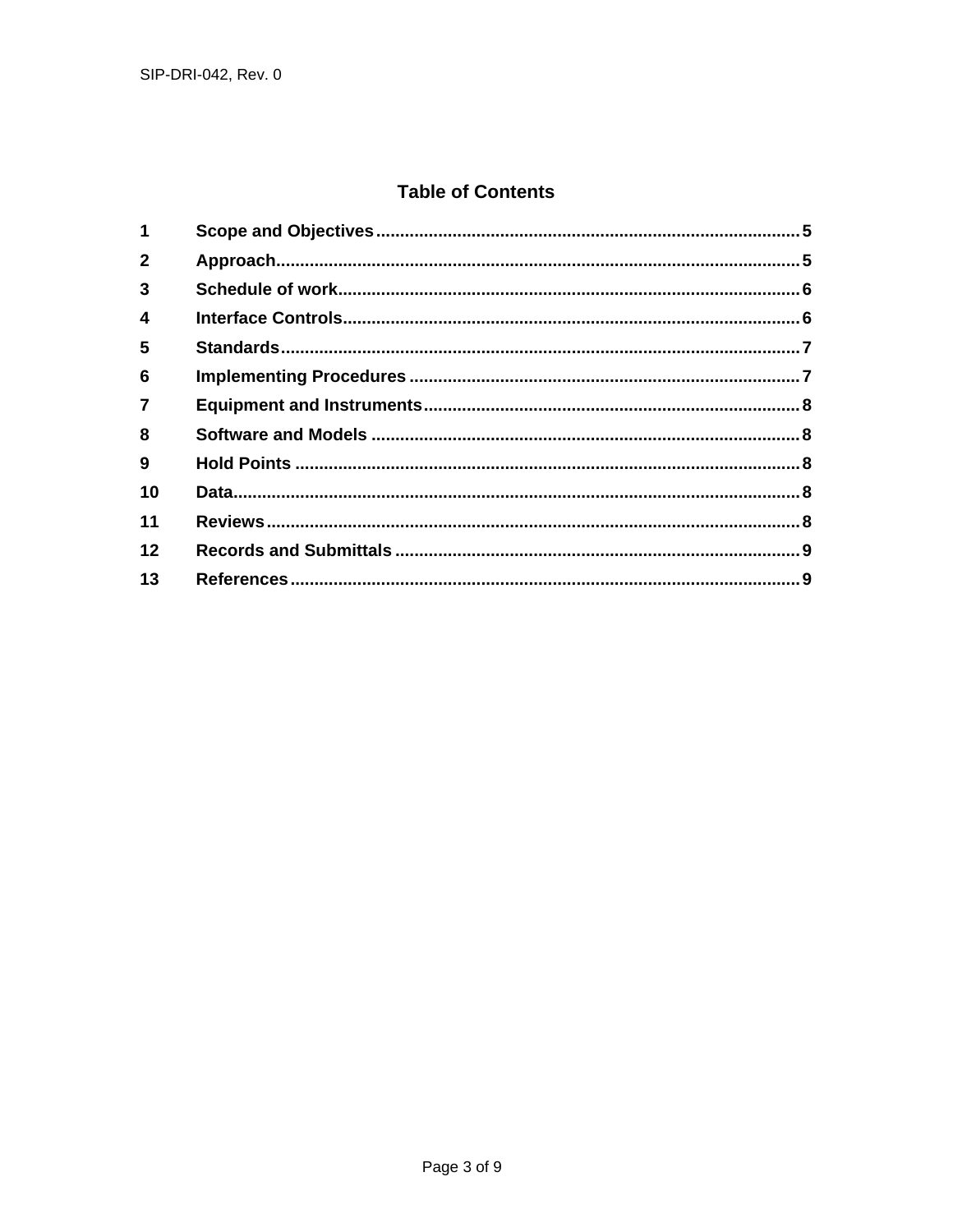## **Acronyms and Abbreviations**

| <b>DCA</b>   | <b>Direct Charge Agreement</b>                     |  |
|--------------|----------------------------------------------------|--|
| <b>DIC</b>   | dissolved inorganic carbon                         |  |
| <b>DOC</b>   | dissolved organic carbon                           |  |
| <b>DOE</b>   | U.S. Department of Energy                          |  |
| <b>DRI</b>   | <b>Desert Research Institute</b>                   |  |
| <b>ERA</b>   | <b>Environmental Resource Associates</b>           |  |
| <b>GCP</b>   | geochemical procedure                              |  |
| <b>HP</b>    | hydrologic procedure                               |  |
| <b>ICPMS</b> | inductively coupled plasma mass spectrometer       |  |
| <b>NWQL</b>  | <b>National Water Quality Laboratory</b>           |  |
| <b>OCRWM</b> | Office of Civilian Radioactive Waste Management    |  |
| <b>OSTI</b>  | Office of Science and Technology and International |  |
| <b>PMC</b>   | <b>Percent Modern Carbon</b>                       |  |
| QA           | <b>Quality Assurance</b>                           |  |
| S&T          | Science and Technology (Project)                   |  |
| <b>SIP</b>   | Scientific Investigation Plan                      |  |
| <b>SN</b>    | scientific notebook                                |  |
| <b>UGTA</b>  | Underground Test Area (Project)                    |  |
| <b>USGS</b>  | U.S. Geological Survey                             |  |
| <b>YMP</b>   | <b>Yucca Mountain Project</b>                      |  |
| <b>YMPB</b>  | Yucca Mountain Project Branch                      |  |
|              |                                                    |  |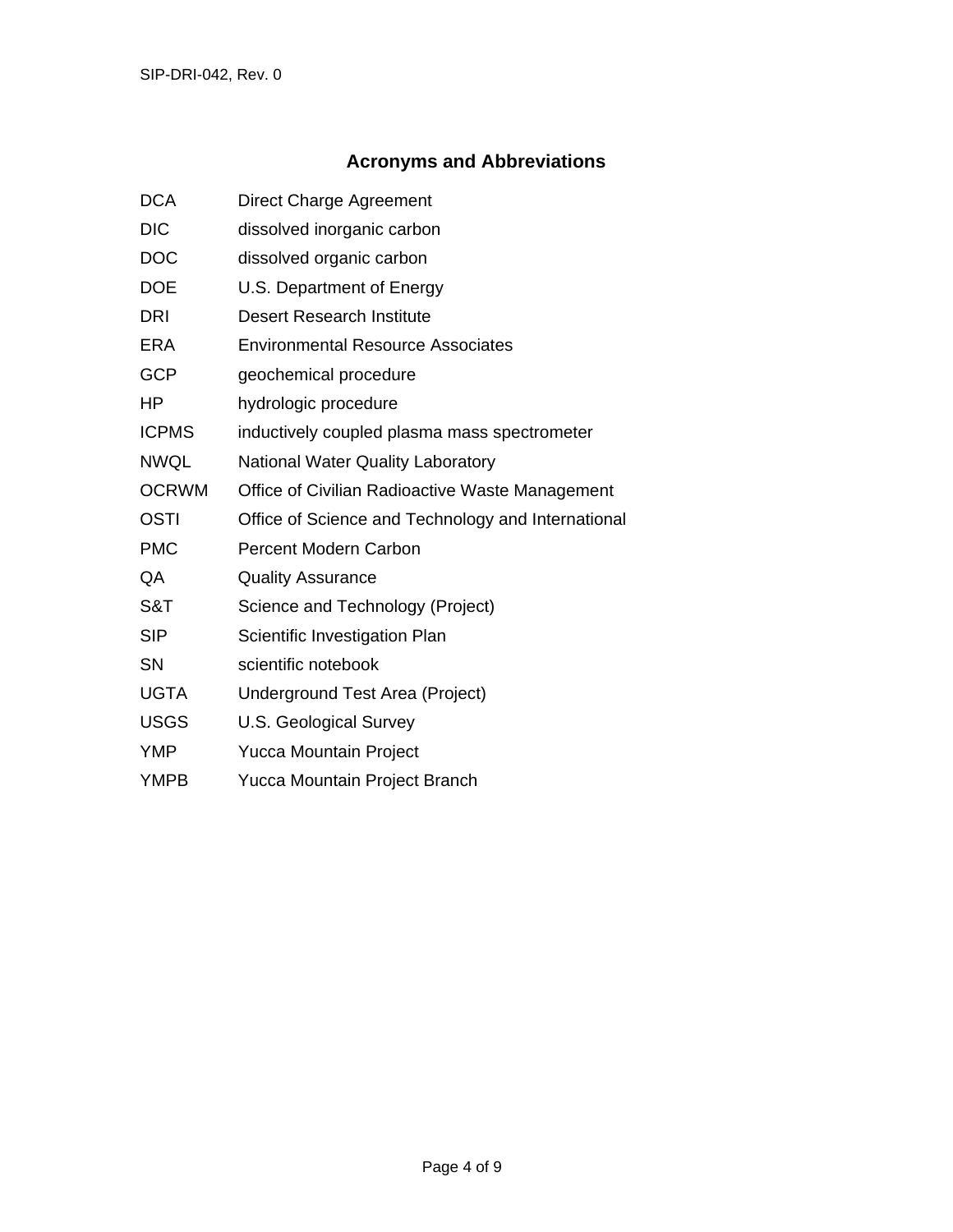## **YUCCA MOUNTAIN SATURATED ZONE CARBON-14**

#### **1 SCOPE AND OBJECTIVES**

This Scientific Investigation Plan (SIP) provides an overview of the work described in "Yucca Mountain Saturated Zone Carbon-14", a proposal funded by the U.S. Department of Energy's (DOE) Office of Repository Development under the UCCSN/YMP Co-op in support of the Science and Technology Initiatives. The objective of this work is to provide improved estimates of the time required for ground water to travel from the site of the proposed high-level radioactive waste repository at Yucca Mountain, Nevada, to the accessible environment.

Current estimates of ground-water travel time (i.e., residence time since recharge) at Yucca Mountain are derived from flow and transport models using Darcy's law and poorly constrained hydrologic properties, and from radiocarbon  $(^{14}C)$  measurements on dissolved inorganic carbon (DIC) in ground water. The basic assumption in radiocarbon dating of ground water is that the  $14C$  percent modern carbon (pmc) acquired at recharge through the soil zone changes along the flow paths only by radioactive decay of  $^{14}$ C. This assumption is invalid if "dead" carbon (i.e., carbon free of  ${}^{14}C$ ) is dissolved by ground water along the flow path. Corrections for this open-system behavior can be made by examining  ${}^{13}C/{}^{12}C$  ratios in the ground water, solid carbon containing phases (such as calcite and dolomite, and gases  $(CO<sub>2</sub>$  gas) and by making assumptions about the degree of water-rock interaction. Large uncertainties in these assumptions translate into large uncertainties in the corrected DIC radiocarbon ages. Uncorrected DIC radiocarbon ages can be thousands of years too old. However, it can be useful to assess the differences in ages along assumed flow paths where these differences may be more meaningful than the absolute ages. Radiocarbon dating of dissolved organic carbon (DOC) has the advantage of not requiring corrections based on assumed models of water-rock interaction. Like DIC, DOC is acquired from the soil zone during recharge; however,  $^{14}$ C-bearing DOC is not likely to be present along the flow paths. Thus, radiocarbon dating of DOC will give a direct measure of the amount of time elapsed since the ground water was recharged (Wassenaar *et al.,* 1991; Wassenaar *et al.*, 1992; Clark and Fritz, 1997). Because any DOC in aquifers down gradient from recharge areas would not contain DOC<sup>14</sup>C, ground-water ages determined by carbon isotopes of DOC are maximum ages that can be used in conjunction with DIC corrected ages to constrain the time since the water was recharged.

## **2 APPROACH**

This study will be conducted by the Desert Research Institute (DRI) in cooperation with the U.S. Geological Survey, Yucca Mountain Project Branch, Environmental Science Team (USGS-YMPB-EST). DRI is the research division of the University and Community College System of Nevada and has the only facility in the United States with the capability of extracting organic carbon from water samples to perform organic carbon isotope analyses.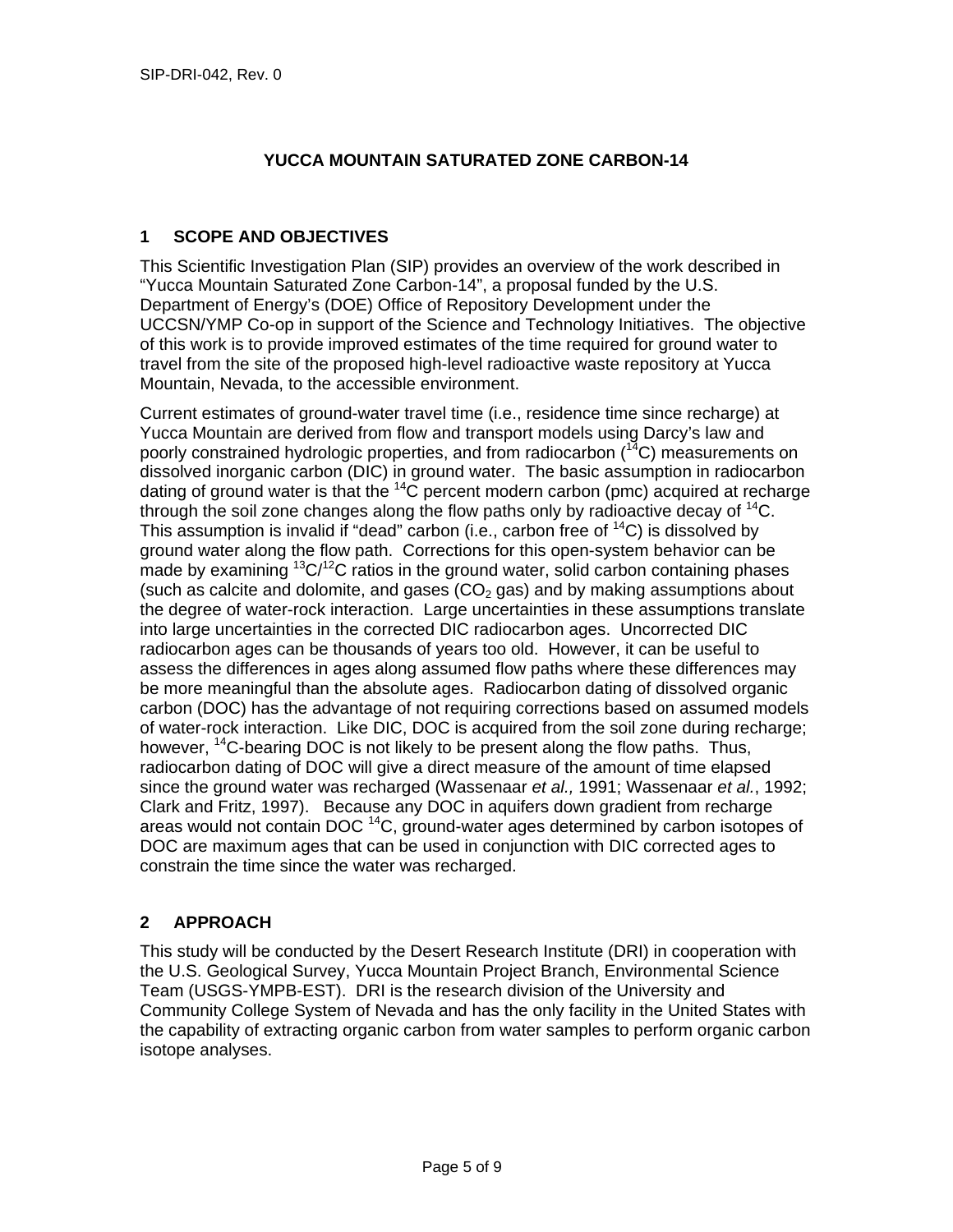DRI will be responsible for analyzing the samples for isotopes of DOC  $(^{14}C$  and  $^{13}C$ ) in accordance with this SIP. These data, in combination with the USGS flow path data, will be used to determine ground-water travel times.

Collected water samples are identified by site name/location and are kept refrigerated in a locked lab, accessible only to authorized personnel with keys and swipe cards. Water samples are custom sealed at collection site and seals are removed just prior to evaporation.

All DRI work is subject to the UCCSN QA Program for Yucca Mountain quality assurance procedures. All data collected for this study will be compiled in a final report documenting the work performed and highlighting interpretations of the distribution and nature of ground-water flow through Yucca Mountain and vicinity.

This SIP presents an independent confirmatory study supporting previously gathered information.

#### **3 SCHEDULE OF WORK**

This study will consist of a series of tasks that will be performed as described below.

|    | Task                                                                                                                                                       | <b>Start</b> | <b>Finish</b> |
|----|------------------------------------------------------------------------------------------------------------------------------------------------------------|--------------|---------------|
| 1. | Prepare Scientific Investigation Plan (SIP).                                                                                                               | 07/01/04     | 11/15/04      |
| 2. | Process water samples for DOC carbon isotope $(^{14}C$ and<br><sup>13</sup> C) analyses. Submit samples for isotope analyses on the<br>U of A accelerator. | 11/15/04     | 04/01/05      |
| 3. | Develop and refine the database in preparation for<br>hydrochemical modeling.                                                                              | 11/15/04     | 02/01/05      |
| 4. | Conduct geochemical modeling of DIC data to correct for<br>water-rock interaction and calculate ground-water ages<br>along flow paths.                     | 01/01/05     | 04/01/05      |
| 5. | Scientific Notebook technical and QA reviews                                                                                                               | 04/01/05     | 04/15/05      |
| 6. | Calculate DOC ground-water ages along flow paths.                                                                                                          | 04/01/05     | 05/01/05      |
| 7. | Update the USGS Hydrochemical and Isotopic Database.                                                                                                       | 11/15/04     | 07/31/05      |
| 8. | Compare results of DIC and DOC ground-water age<br>calculations to improve current constraints on ground-water<br>flow and transport calculations.         | 12/01/05     | 05/30/06      |
| 9. | Publish results.                                                                                                                                           | 12/01/05     | 06/30/06      |

#### **4 INTERFACE CONTROLS**

The DRI will interface with the USGS-YMPB-EST to obtain water samples collected for this study by the USGS. Sample handling will be conducted in accordance with existing implementing procedures, as described in Section 6. DRI will obtain USGS major ion chemistry and DIC carbon isotope data from TDMS. TDMS currently contains all historical USGS Yucca Mountain Q data and all Q data collected by the USGS for this study is planned to be entered into TDMS if allowed by DOE S and T.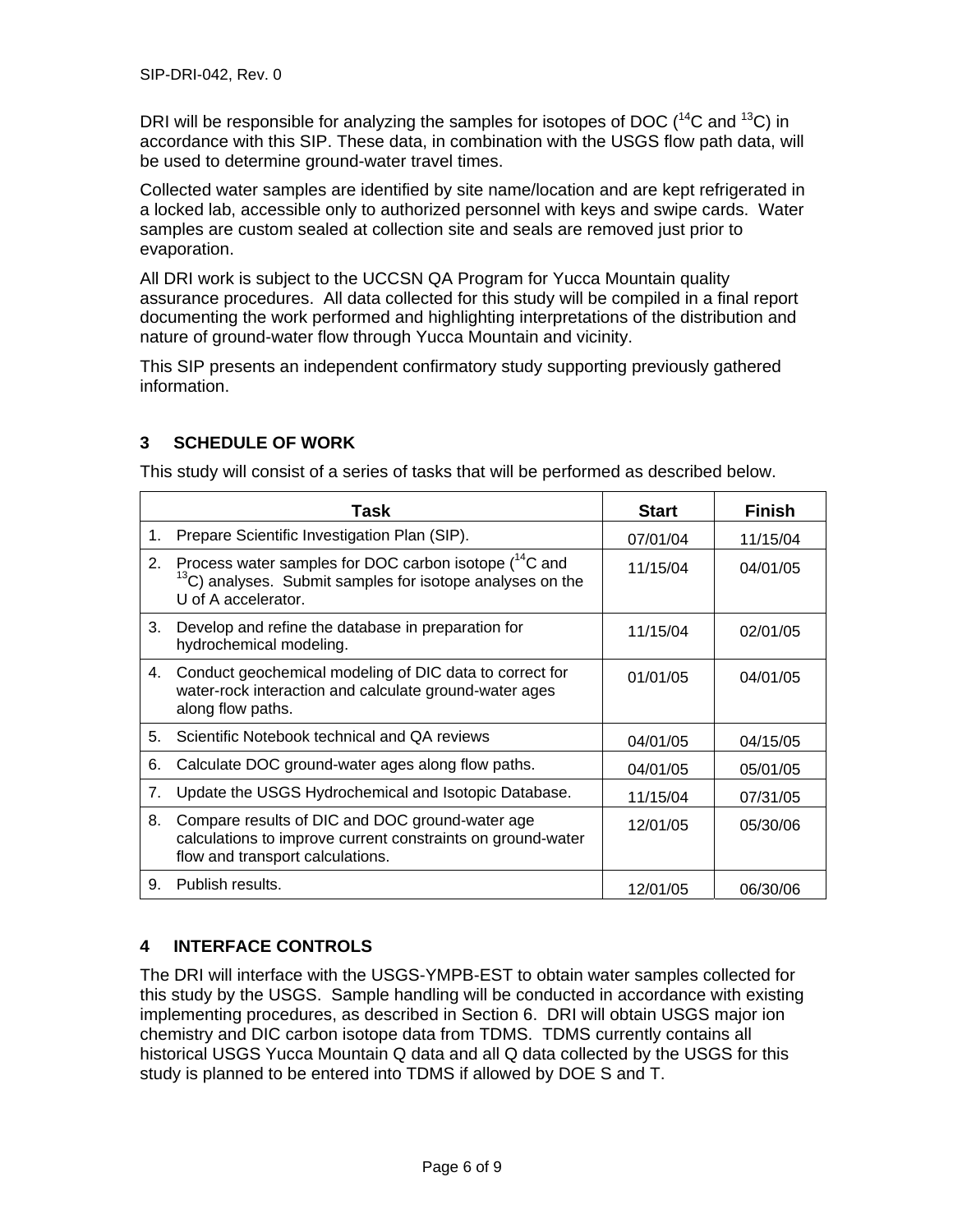Other interfaces outside DRI include the University of Arizona (U of A) Accelerator Facility. The U of A Accelerator Facility will analyze DOC samples prepared by DRI for carbon-13 and carbon-14 isotopes. The U of A is in the process of being qualified as an OCRWM supplier. No samples will be analyzed at the U of A Accelerator facility until they qualify for the supplier list. However, if U of A Accelerator Facility does not qualify as an approved vendor, an option is to use the U of A Accelerator Facility staff as "augmented" staff, i.e., trained under the UCCSN QA Program & procedures to do the work in the U of A facility under UCCSN task personnel guidance.

Interface controls obligating funds to the contractor and obligating the contractor to submit a deliverable to DRI are included in the task agreements.

James Thomas, DRI will be both the internal and external interface for this project. Information will be transferred across interfaces by electronic methods using zip files and CRC to verify the data that are transferred. Verifications of electronic data will be documented in the Scientific Notebook i.a.w. QAP-3.1, "Control of Electronic Data."

## **5 STANDARDS**

There are no special standards and criteria for this task. No specific job skills are required beyond those stated in the position descriptions filed with HRC. The U of A Accelerator Facility, a qualified vendor, will be using the NBS OX-1 and NBS OX-2 standards to calibrate their accelerator for carbon isotope analyses. The NBS OX-1 and OX-2 standards are purchased from the National Institute of Standards and Technology (NIST). Accuracy and precision will be addressed by U of A using OX-1 and OX-2 standards and replicate measurements.

## **6 IMPLEMENTING PROCEDURES**

Technical methods vary according to the pertinent physical quantities to be measured and the properties to be derived. Transferring of water samples between the USGS and DRI and sample control at DRI will be i.a.w. QAPs 8.0 and QAP 8.1. Specific requirements are recorded in detail in scientific notebooks (SNs) and UCCSN Implementing procedures (IPRs):

| <b>Document Number</b> | <b>Document Title</b>                                             |
|------------------------|-------------------------------------------------------------------|
| UCCSN-DRI-083 VOL.1    | Processing Groundwater Samples for DOC carbon Isotope<br>Analyses |
| UCCSN-DRI-083 VOL.2    | Analyze samples for DOC-14 and DOC-13                             |
| <b>IPR-029</b>         | Evaporation of DOC water samples                                  |
| <b>IPR-030</b>         | Combustion of DOC samples                                         |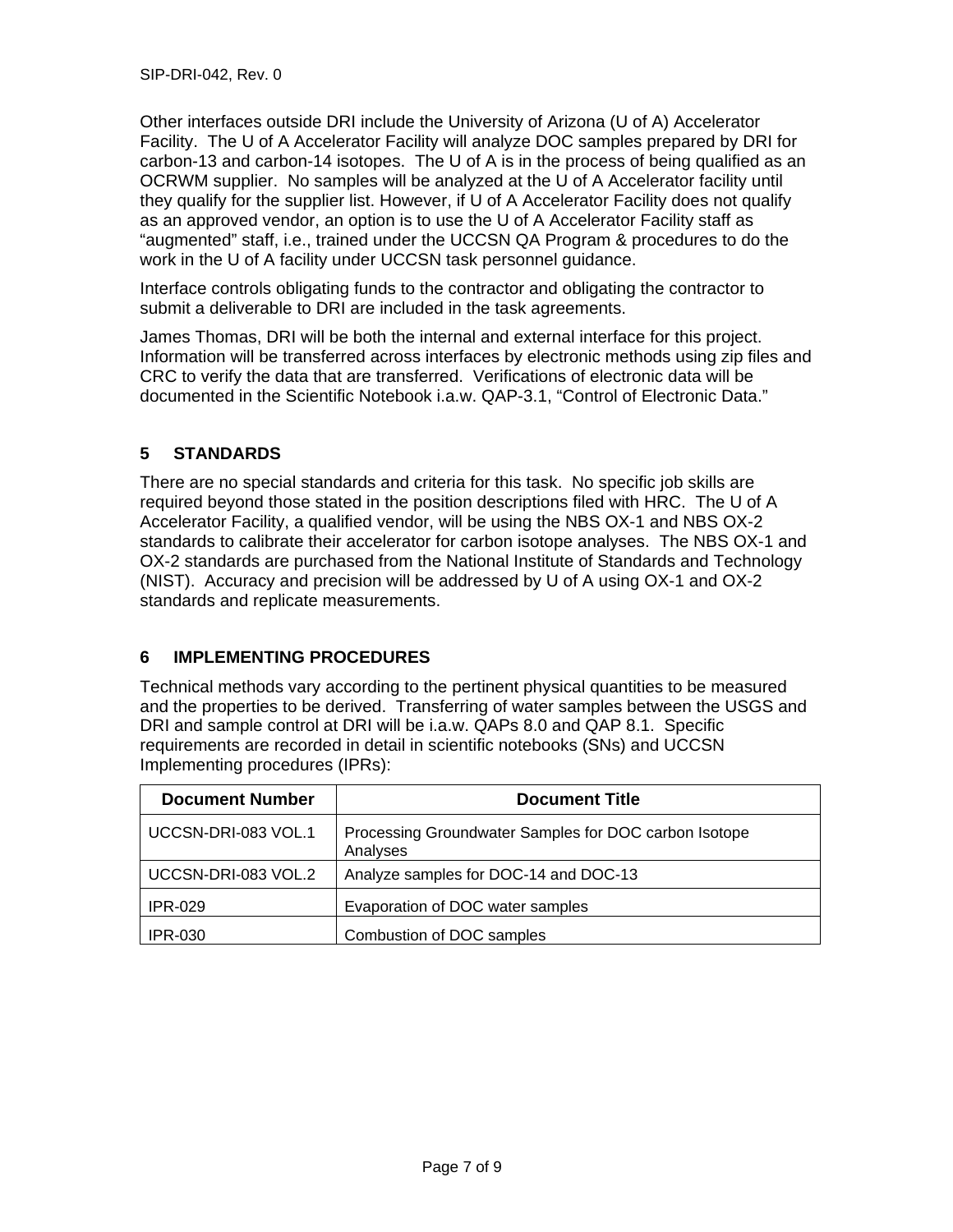#### **7 EQUIPMENT AND INSTRUMENTS**

DRI will use evaporation equipment and a combustion line to convert DOC in water samples into a CO2 gas to ship to the University of Arizona Accelerator Facility for carbon isotope analyses.

#### **8 SOFTWARE AND MODELS**

Standard, commercially-available word processing software and graphics software will be used to record, compile, and prepare the data for submittal in digital form, and to prepare the data for eventual publication. The listed software will be obtained in accordance with QAP-3.2. One additional software program, PHREECI v2.10.0.0 which generates input files for PHREEQC using a graphical user interface may be used. This software will be qualified with QAP-3.2. There will be no models developed for this task. Reaction path modeling will be conducted using the following software:

| <b>Software Name and</b><br>version | <b>Software Tracking</b><br><b>Number</b> | Date of Release for Use |
|-------------------------------------|-------------------------------------------|-------------------------|
| PHREEQC, Ver. 2.0                   | 10068-2.0-00                              | 2000                    |
| PHREEQC, Ver. 2.3                   | 10068-2.3-00                              | 2000                    |
| NETPATH, Ver. 2.13                  | 10303-2.13-00                             | 2000                    |

#### **9 HOLD POINTS**

Processing of water samples for DOC will not be initiated prior to approval of this SIP.

#### **10 DATA**

Analytical results will be recorded in scientific notebooks. Scientific notebooks are in a limited access building.

All reduced data generated for this study will be submitted to the TDA in accordance with QAP 3.6. All computers are in a limited access building. Computers are password protected and all project files are backed up on the DRI server weekly.

There are no plans to use unqualified data.

There are no plans to use data established as fact.

#### **11 REVIEWS**

Data, Scientific Notebook and SIP reviews will be conducted in accordance with Q.A.P 3.0. Technical and management reviews and revisions of planning documents (i.e., this SIP) will be completed prior to final approval and initiation of technical work.